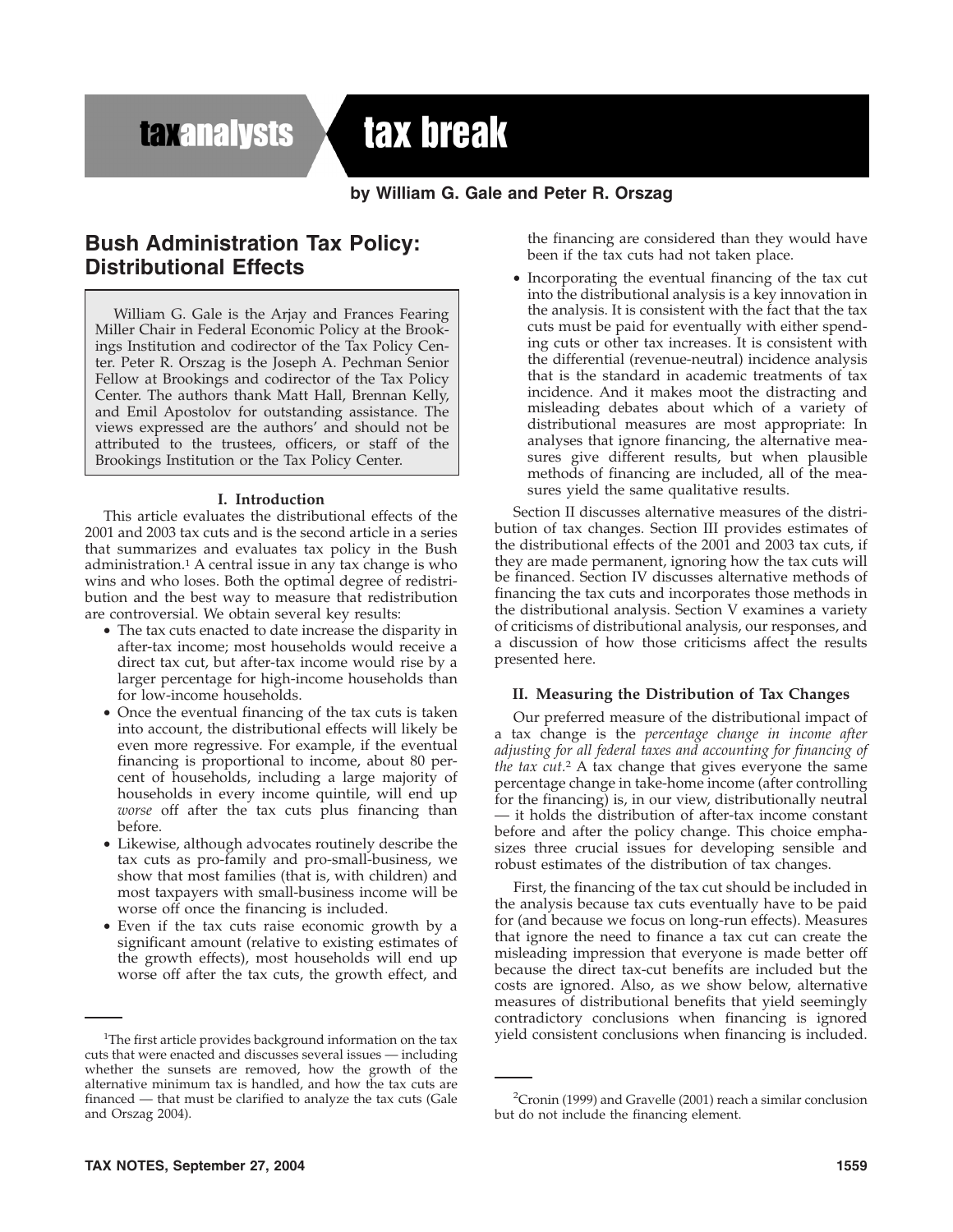#### **COMMENTARY / TAX BREAK**

Second, our preferred measure focuses on percentage changes in after-tax income rather than on taxes per se. Measures like the percentage change in tax payments (emphasized by Rosen 2004) and changes in the share of income tax payments (emphasized by OMB 2004) can generate nonsensical results, especially if financing is not included in the analysis, if some households have very small tax payments, no tax payments, or negative net taxes.3 Likewise, if tax and spending options are to be compared, simply looking at the percentage change in taxes paid or the change in share of income taxes paid will not prove informative. When tax policies change income levels, a measure of changes in the level or share of taxes paid could actually give the wrong sign for which taxpayers are better off. In sharp contrast, measures that focus on the percentage change in after-tax income generate sensible results in all of the situations above.

Third, our measure includes a wide range of federal taxes, including those on individual and corporate income, payroll, and estates. We show below that including only one tax can lead to misleading results, at least when financing is ignored.

Although we emphasize the importance of controlling for the financing of tax cuts in distributional analysis, we first report results without including financing. These results are comparable to those in most recent public discussions of these issues (see CBO 2004, for example).

#### **III. Distributional Effects Ignoring Financing**

To measure distributional effects, we use the Tax Policy Center (TPC) microsimulation model.<sup>4</sup> The model combines data from a public-use file of income tax returns and demographic information from the Current Population Survey to estimate the distribution of income, existing taxes, and proposed changes. The model uses the tax filing unit as the unit of analysis, and classifies the units by various measures of current income. The model's incidence assumptions and the resulting distribution of tax burdens are similar to those in models used in the past by the Treasury Department, the CBO, and the JCT.5

 $\frac{45}{10}$  details of the model, see http://taxpolicycenter.org/ TaxModel/tmdb/TMTemplate.cfm?DocID=299. <sup>5</sup>

Table 1 reports a variety of distributional results for 2010, all of which exclude the financing of the tax cuts. If the 2001 and 2003 tax cuts are made permanent and the number of AMT taxpayers is held at levels that would have prevailed under pre-EGTRRA law, about 73 percent of tax filing units would receive a direct tax cut in 2010, with the share rising from only 16 percent of units in the bottom quintile to more than 99 percent in the top quintile.6

The percentage change in after-tax income would rise as income rises, from 0.3 percent in the bottom quintile to 4.3 percent in the top quintile. It would rise even further within the top quintile, with a 6.4 percent increase for the top 1 percent (and a 7.5 percent increase for tax filing units in the top 0.1 percent, which is not shown). Thus, the tax cuts would raise after-tax income by a greater percentage for high-income households than for all others. This finding is reasonably interpreted as indicating that the tax cuts would favor high-income households.

Several other commonly used measures of the distributional effects also suggest that making the tax cuts permanent would be tilted toward high-income households in general and households in the top 1 percent in particular. The average tax rate would fall more for the top 1 percent than for any other group. Their share of the tax cut would exceed their share of tax burdens under pre-EGTRRA law, so that their share of all federal taxes paid would fall and the share of post-tax income received would rise. The average tax cut in dollars is 80 times as large for the top 1 percent as it is for households in the middle-income quintile.

On the other hand, at least two commonly used measures, if taken at face value, suggest that the tax cuts actually helped other households more than high-income households. First, households in the top 1 percent would receive a 13.3 percent reduction in their federal tax liabilities. This is more than the average reduction of 11 percent, but it is smaller than the 18.2 percent reduction in federal tax liabilities experienced by households in the second income quintile. Second, households in the top 1 percent would actually pay a greater share of the *income* tax after the tax cuts than before (even though their share of all federal taxes fell).

Thus, at first glance, the distributional results in Table 1 present something of a quandary. To be sure, the most insightful measure — the percentage change in after-tax income — shows that the tax cuts are regressive even without taking financing into account, and many of the other measures also indicate that the tax cuts are skewed toward high-income households, but some suggest the opposite. As we show below, one way to remove the quandary is to incorporate the financing of the tax cuts in the analysis. When plausible methods of financing are

*(Text continued on p. 1562.)*

<sup>&</sup>lt;sup>3</sup>For example, consider a two-person economy in which one person earns \$30,000 and pays \$1 in taxes, and the other earns \$40 million and pays \$20 million in taxes. Now consider a tax cut that reduces the first person's taxes to zero and the second person's to \$10 million. Focusing on percentage changes in taxes or share of taxes paid would require concluding that the first person got a bigger tax cut. Likewise, raising the first person's taxes from zero to \$1 would be considered a bigger tax increase than raising the second person's taxes from \$10 million to \$20 million or to any other finite number. Drawing these conclusions about the tax cut, however, would be nonsensical. Also, it is unclear how to deal with households who pay negative net taxes (because, for example, they receive refundable credits) using these approaches. <sup>4</sup>

<sup>&</sup>lt;sup>5</sup>Specifically, in the TPC model, the burden of the income tax is assigned to the payer. The corporate income tax is borne in proportion to capital income received. Workers bear the burden **(Footnote continued in next column.)**

of both the employer and employee portions of the payroll tax. The estate tax is assigned to decedents.

 ${}^{6}$ The justification for adjusting the AMT is discussed in Gale and Orszag (2004).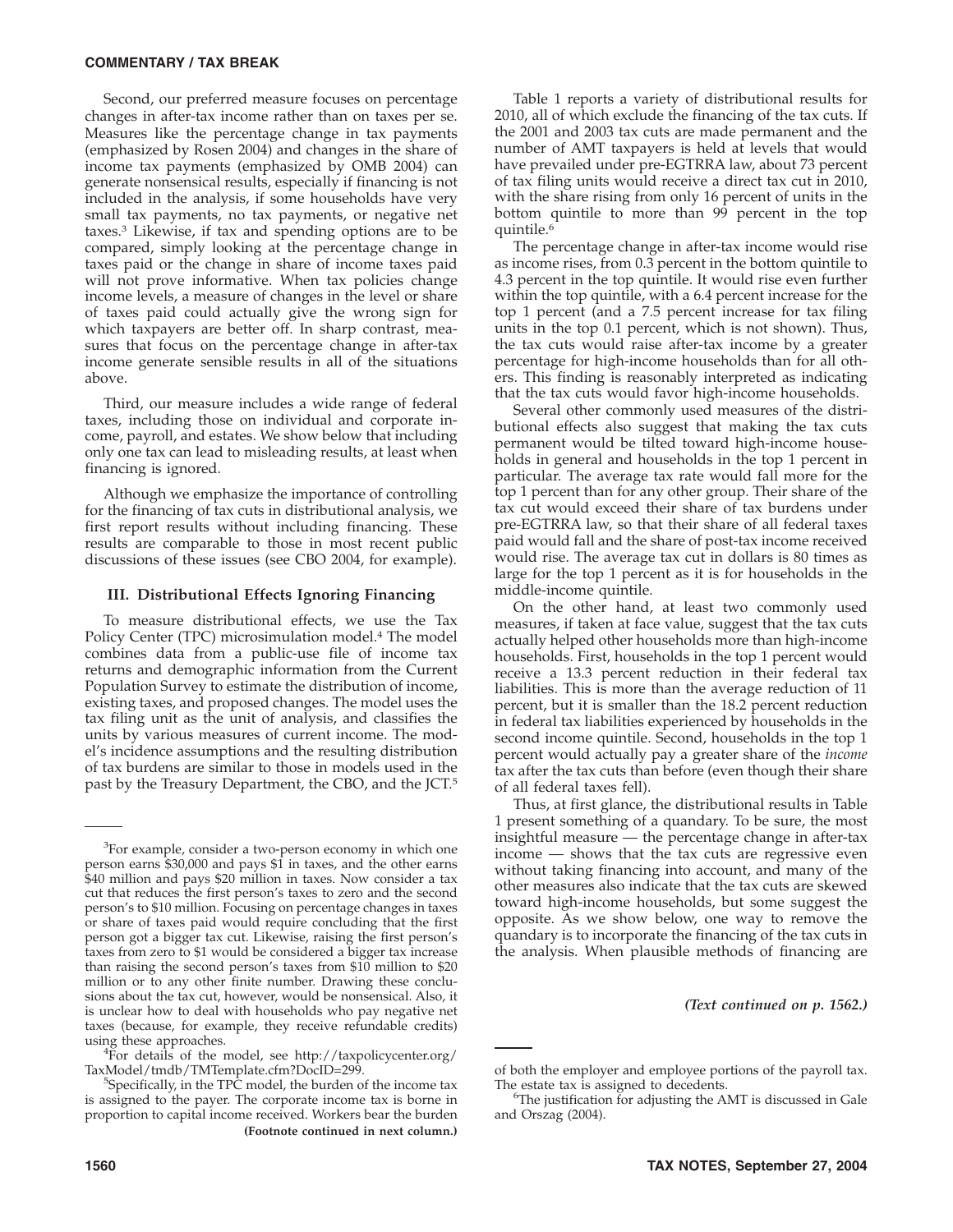| (by Cash Income Percentile, 2010)<br>Table 1                                 | Income Tax<br>(Percentage<br>Change in<br>Share of<br>Points)<br>Paid<br>(Percentage<br>Change in<br>Post-Tax<br>Share of<br>Income<br>Points)<br>(Percentage<br>Change in<br>Share of<br>Federal<br>Points)<br>Taxes<br>Federal Tax<br>Change in<br>Payments<br>(Percent)<br>Average Tax<br>Percentage<br>Change in<br>Points)<br>Rate<br>Average Tax<br>$\rm (Dollars)$<br>Change<br>Total Tax<br>Share of<br>(Percent)<br><b>Jut</b> | $-0.3$<br>$-0.1$<br>0.0<br>$-8.7$<br>$-0.3$<br>$-26$<br>0.3 | 급<br>$-0.1$<br>$-0.2$<br>$-18.2$<br>$-1.8$<br>-387<br>$\frac{1}{4}$ | $-0.8$<br>$-0.2$<br>0.0<br>$-10.8$<br>$-1.8$<br>-699<br>7.5 | -0.5<br>$-0.2$<br>$0.\overline{3}$<br>$-9.4$<br>$-2.0$<br>$-1,392$<br>14.9 | 2.6<br>0.5<br>Ξ,<br>$\frac{111}{111}$<br>-3.1<br>$-6,826$<br>73.1 | 0.0<br>0.0<br>0.0<br>$-11.0$<br>-2.6<br>$-1,869$<br>100.0 |          | $\frac{1}{1}$<br>0.0<br>$0.\overline{5}$<br>$-10.0$<br>$-2.6$<br>4,236<br>43.1 | 0.9<br>0.5<br>$-0.7$<br>$-13.3$<br>4.3<br>$-56,051$<br>30.0 | "Baseline is pre-EGTRRA law, evaluated in 2010. The AMT exemption is raised (to \$54,000 for married couples filing jointly, \$38,250 for single filers) to keep the num-<br>ld have been on the AMT under pre-EGTRRA law<br>Source: Urban-Brookings Tax Policy Center Microsimulation Model (version 0304-3) |
|------------------------------------------------------------------------------|-----------------------------------------------------------------------------------------------------------------------------------------------------------------------------------------------------------------------------------------------------------------------------------------------------------------------------------------------------------------------------------------------------------------------------------------|-------------------------------------------------------------|---------------------------------------------------------------------|-------------------------------------------------------------|----------------------------------------------------------------------------|-------------------------------------------------------------------|-----------------------------------------------------------|----------|--------------------------------------------------------------------------------|-------------------------------------------------------------|---------------------------------------------------------------------------------------------------------------------------------------------------------------------------------------------------------------------------------------------------------------------------------------------------------------|
| Distributional Effects of Permanent Tax Cuts and AMT Adjustment <sup>a</sup> |                                                                                                                                                                                                                                                                                                                                                                                                                                         |                                                             |                                                                     |                                                             |                                                                            |                                                                   |                                                           |          |                                                                                |                                                             |                                                                                                                                                                                                                                                                                                               |
|                                                                              |                                                                                                                                                                                                                                                                                                                                                                                                                                         |                                                             |                                                                     |                                                             |                                                                            |                                                                   |                                                           |          |                                                                                |                                                             |                                                                                                                                                                                                                                                                                                               |
|                                                                              |                                                                                                                                                                                                                                                                                                                                                                                                                                         |                                                             |                                                                     |                                                             |                                                                            |                                                                   |                                                           |          |                                                                                |                                                             |                                                                                                                                                                                                                                                                                                               |
|                                                                              |                                                                                                                                                                                                                                                                                                                                                                                                                                         |                                                             |                                                                     |                                                             |                                                                            |                                                                   |                                                           |          |                                                                                |                                                             |                                                                                                                                                                                                                                                                                                               |
|                                                                              | Thange in<br>After-Tax<br>(Percent)<br>Income                                                                                                                                                                                                                                                                                                                                                                                           | 0.3                                                         | 1.9                                                                 | $\frac{1}{2}$                                               | 2.5                                                                        | 4.3                                                               | 3.4                                                       |          | 3.5                                                                            | 6.4                                                         |                                                                                                                                                                                                                                                                                                               |
|                                                                              | With Tax<br>Percent<br><b>Jut</b>                                                                                                                                                                                                                                                                                                                                                                                                       | 15.8                                                        | 69.0                                                                | 83.9                                                        | 96.3                                                                       | 99.2                                                              | 72.8                                                      |          | 99.3                                                                           | 98.7                                                        |                                                                                                                                                                                                                                                                                                               |
|                                                                              | Cash Income<br>Percentile                                                                                                                                                                                                                                                                                                                                                                                                               | Lowest Quintile                                             | Second Quintile                                                     | Middle Quintile                                             | Fourth Quintile                                                            | Top Quintile                                                      | $\overline{a}$                                            | Addendum | 80-99 Percentile                                                               | Top 1 Percent                                               | ber of AMT taxpayers equal to the number who wou                                                                                                                                                                                                                                                              |

|                                                                                                                                                                                                                    |                                 | Distributional Effects o |                                  | (by Cash Income Percentile, 2010)<br>Table 2 |                                  |                                     | of Permanent Tax Cuts and AMT Adjustment With Equal-Dollar Financing <sup>a</sup>                                                                                                                           |                                             |                                             |
|--------------------------------------------------------------------------------------------------------------------------------------------------------------------------------------------------------------------|---------------------------------|--------------------------|----------------------------------|----------------------------------------------|----------------------------------|-------------------------------------|-------------------------------------------------------------------------------------------------------------------------------------------------------------------------------------------------------------|---------------------------------------------|---------------------------------------------|
|                                                                                                                                                                                                                    |                                 | Percent                  | Change in                        |                                              | Average Tax<br>Change in<br>Rate | Change in                           | Change in<br>Share of<br>Federal                                                                                                                                                                            | Change in<br>Share of<br>Post-Tax<br>Income | Income Tax<br>Change in<br>Share of<br>Paid |
| Cash Income<br>Percentile                                                                                                                                                                                          | With Tax<br>Increase<br>Percent | With Tax<br><b>U</b> t   | After-Tax<br>(Percent)<br>Income | Average Tax<br>(Dollars)<br>Change           | (Percentage<br>Points)           | Federal Tax<br>Payments<br>Percent) | (Percentage<br>Points)<br>Taxes                                                                                                                                                                             | Percentage<br>Points)                       | (Percentage<br>Points)                      |
| Lowest Quintile                                                                                                                                                                                                    | 100.0                           | 0.0                      | $-21.7$                          | 1,843                                        | 21.0                             | 626.0                               | 2.2                                                                                                                                                                                                         | $-0.7$                                      | 3.9                                         |
| Second Quintile                                                                                                                                                                                                    | 98.7                            | 1.3                      | -7.5                             | 1,482                                        | 5.7                              | 69.9                                | 1.8                                                                                                                                                                                                         | $-0.5$                                      | 3.2                                         |
| Middle Quintile                                                                                                                                                                                                    | 93.8                            | 6.2                      | -3.5                             | 1,170                                        | 3.0                              | 181                                 | $\dot{1}4$                                                                                                                                                                                                  | $-0.4$                                      | 24                                          |
| Fourth Quintile                                                                                                                                                                                                    | 80.2                            | 19.8                     | $-0.9$                           | 477                                          | $\sim$                           | 3.2                                 | $\ddot{9}0$                                                                                                                                                                                                 | $-0.2$                                      | $\frac{7}{2}$                               |
| Top Quintile                                                                                                                                                                                                       | 10.5                            | 89.5                     | 3.1                              | -4,958                                       | $-2.3$                           | $-8.1$                              | $-5.9$                                                                                                                                                                                                      | 1.8                                         | $-10.2$                                     |
| Ę                                                                                                                                                                                                                  | 76.6                            | 23.4                     | 0.0                              |                                              | 0.0                              | 0.0                                 | 0.0                                                                                                                                                                                                         | 0.0                                         | 0.0                                         |
| Addendum                                                                                                                                                                                                           |                                 |                          |                                  |                                              |                                  |                                     |                                                                                                                                                                                                             |                                             |                                             |
| 80-99 Percentile                                                                                                                                                                                                   | 10.8                            | 89.2                     | 2.0                              | -2,367                                       | $-1.5$                           | $-5.6$                              | -2.7                                                                                                                                                                                                        | 0.8                                         | $-4.6$                                      |
| Top 1 Percent                                                                                                                                                                                                      | 4.7                             | 95.3                     | 6.2                              | $-54,182$                                    | $-4.2$                           | $-12.9$                             | -3.2                                                                                                                                                                                                        | $\overline{1.0}$                            | 5.5                                         |
| Source: Urban-Brookings Tax Policy Center Microsimulation Model (version 0304-3)<br>ber of AMT taxpayers equal to the number who would<br><sup>a</sup> Baseline is pre-EGTRRA law, evaluated in 2010. The <i>i</i> |                                 |                          |                                  |                                              |                                  |                                     | AMT exemption is raised (to \$94,000 for married couples filing jointly, \$38,250 for single filers) to keep the num-<br>d have been on the AMT under pre-EGTRRA law. Financing equals \$1,869 per tax unit |                                             |                                             |
|                                                                                                                                                                                                                    |                                 |                          |                                  |                                              |                                  |                                     |                                                                                                                                                                                                             |                                             |                                             |

## **COMMENTARY / TAX BREAK**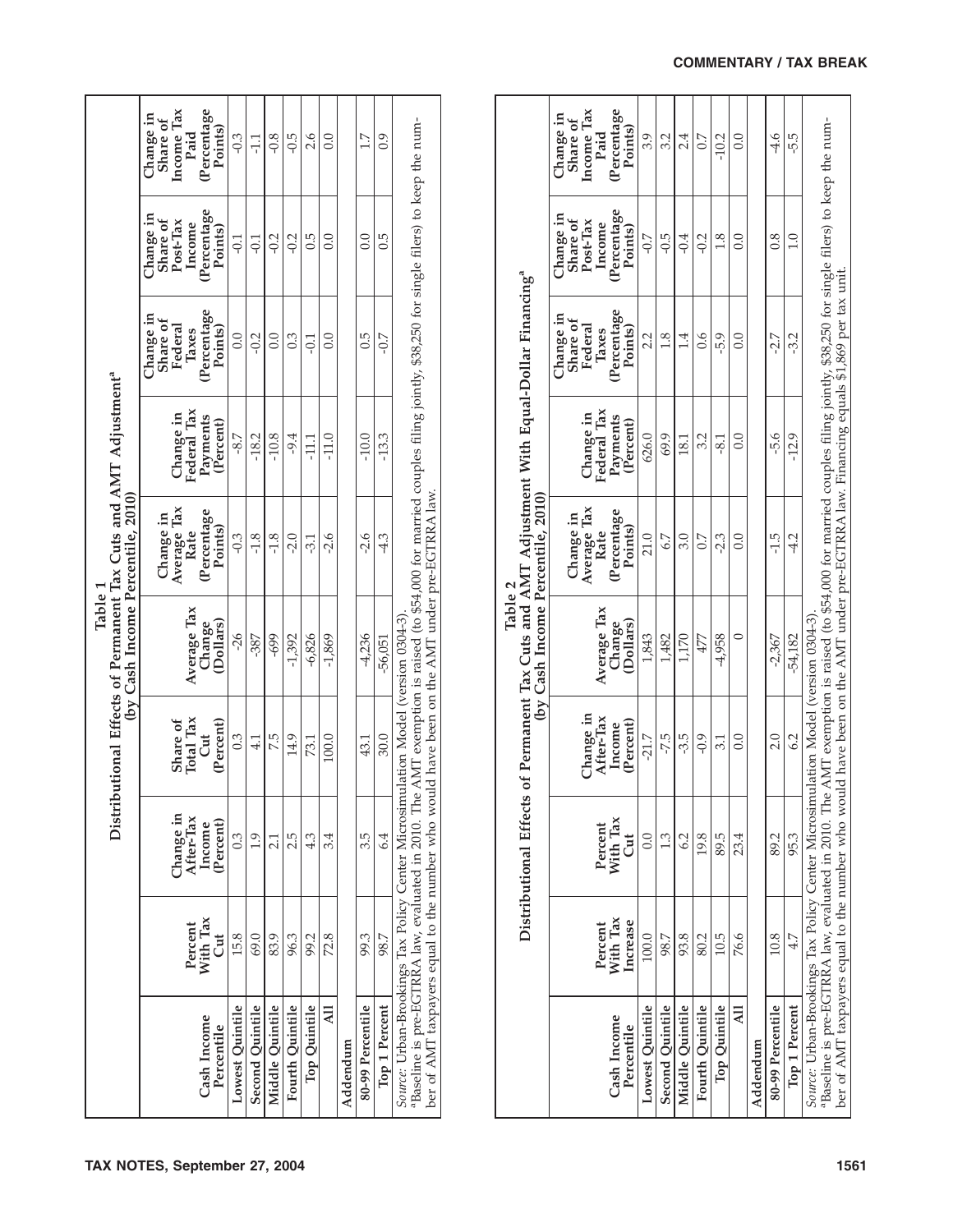|                                                                                                                                                                           |                      | Distributional Effects |                                  | Table 3             | of Permanent Tax Cuts and AMT Adjustment With Proportional Financing <sup>a</sup><br>(by Cash Income Percentile, 2010) |                          |                                           |                                             |                                             |
|---------------------------------------------------------------------------------------------------------------------------------------------------------------------------|----------------------|------------------------|----------------------------------|---------------------|------------------------------------------------------------------------------------------------------------------------|--------------------------|-------------------------------------------|---------------------------------------------|---------------------------------------------|
|                                                                                                                                                                           | Percent              | Percent                | Change in                        | Average Tax         | Average Tax<br>Change in<br>Rate                                                                                       | Federal Tax<br>Change in | Change in<br>Share of<br>Federal<br>Taxes | Change in<br>Share of<br>Post-Tax<br>Income | Income Tax<br>Change in<br>Share of<br>Paid |
| Cash Income<br>Percentile                                                                                                                                                 | With Tax<br>Increase | With Tax<br>Cut        | After-Tax<br>(Percent)<br>Income | (Dollars)<br>Change | Percentage<br>Points)                                                                                                  | Payments<br>(Percent)    | (Percentage<br>Points)                    | (Percentage<br>Points)                      | (Percentage<br>Points)                      |
| Lowest Quintile                                                                                                                                                           | 7.66                 | 0.3                    | $-2.4$                           | 202                 | 2.3                                                                                                                    | 68.5                     | 0.2                                       | $-0.1$                                      | 0.5                                         |
| Second Quintile                                                                                                                                                           | 80.1                 | 19.9                   | $-0.9$                           | 184                 | $\overline{0.8}$                                                                                                       | 8.7                      | 0.2                                       | $-0.1$                                      | 0.4                                         |
| Middle Quintile                                                                                                                                                           | 76.5                 | 23.5                   | $-1.0$                           | 325                 | $\overline{0.8}$                                                                                                       | 5.0                      | 0.3                                       | Ξ,                                          | $\mathfrak{g}_0$                            |
| Fourth Quintile                                                                                                                                                           | 79.5                 | 20.5                   | $-0.8$                           | 433                 | $\ddot{9}0$                                                                                                            | 2.9                      | $0.\overline{3}$                          | $-0.2$                                      | $\ddot{9.0}$                                |
| Top Quintile                                                                                                                                                              | 64.0                 | 36.0                   | $\sim$                           | $-1,128$            | $-0.5$                                                                                                                 | $-1.8$                   | $\frac{1}{1}$                             | 0.4                                         | <u>لۍ</u>                                   |
| $\overline{AB}$                                                                                                                                                           | 79.9                 | 20.1                   | 0.0                              | $\circ$             | 0.0                                                                                                                    | 0.0                      | 0.0                                       | 0.0                                         | $\rm{C}$                                    |
| Addendum                                                                                                                                                                  |                      |                        |                                  |                     |                                                                                                                        |                          |                                           |                                             |                                             |
| 80-99 Percentile                                                                                                                                                          | 65.3                 | 34.7                   | 0.0                              | $-12$               | 0.0                                                                                                                    | 0.0                      | 0.0                                       | 0.0                                         | $\overline{0}$                              |
| Top 1 Percent                                                                                                                                                             | 39.1                 | 60.9                   | 2.5                              | $-22,335$           | 7.7                                                                                                                    | -53                      | $-1.0$                                    | 0.4                                         | -2.2                                        |
| Source: Urban-Brookings Tax Policy Center Microsimulation Model (version 0304-3)                                                                                          |                      |                        |                                  |                     |                                                                                                                        |                          |                                           |                                             |                                             |
| "Baseline is pre-EGTRRA law, evaluated in 2010. The AMT exemption is raised (to \$54,000 for married couples filing jointly, \$38,250 for single filers) to keep the num- |                      |                        |                                  |                     |                                                                                                                        |                          |                                           |                                             |                                             |
| ber of AMT taxpayers equal to the number who would have been on the AMT under pre-EGTRRA law. Financing equals about 2.6 percent of cash income.                          |                      |                        |                                  |                     |                                                                                                                        |                          |                                           |                                             |                                             |

included, the apparent contradictions are removed, and all of the measures show that the tax cuts are regressive.

### **IV. Distributional Effects Including Financing7**

The 2001 and 2003 tax cuts will be financed in the future by some combination of tax increases and spending cuts, but there is uncertainty over the exact programmatic changes to be used. As a result, we examine two hypothetical scenarios. In both scenarios, the financing is set so that the annual revenue loss of the tax cuts would be fully paid for in that year.

The first scenario assumes that each household pays the same dollar amount to finance the tax cuts. Under this scenario, each household receives a direct tax cut based on the 2001 and 2003 legislation (and the AMT adjustment), but it also ''pays'' \$1,869 per tax unit (in 2010 dollars) in some combination of reductions in benefits from government spending or increases in other taxes. Something close to this scenario could occur if the tax cuts were financed largely or entirely through spending cuts. We refer to this as ''equal-dollar financing,'' with results presented in Table 2. It is the equivalent of the hypothetical lump sum tax that is used in differential incidence analysis in standard academic research (see Rosen 1995, page 276).

The second scenario assumes that each household pays the same percentage of income to finance the tax cuts. In this case, each household receives a direct tax cut based on the 2001 and 2003 laws, but also pays 2.6 percent of its cash income each year. Something close to this scenario could occur if the tax cuts were financed through a combination of spending cuts and progressive tax increases. We refer to this as ''proportional financing,'' with results presented in Table 3.

Under equal-dollar financing, *every* measure of the distributional effects shows that high-income taxpayers would gain and all other groups of taxpayers would lose if the tax cuts were made permanent (Table 2). Overall, *more than three quarters of taxpayers are made worse off* by the tax cuts plus equal-dollar financing, including almost every household in the bottom 40 percent of the income distribution, 94 percent in the middle quintile, and even 80 percent in the fourth quintile. In sharp contrast, 89 percent of taxpayers in the top quintile and 95 percent of households in the top 1 percent end up better off. The percentage change in after-tax income is negative for all groups below the top quintile, and positive for the top quintile. While 76 percent of households would face net tax increases (or spending cuts), households in the top 1 percent would receive average benefits of more than \$54,000.

All of the other distributional measures show similar patterns, including the two metrics that showed different results when financing was ignored. When the financing was ignored (Table 1), households in the second quintile had substantial percentage cuts in federal taxes and high-income households had more modest cuts. When equal-dollar financing is included, however, households

<sup>&</sup>lt;sup>7</sup>This section is based in part on Gale, Orszag, and Shapiro (2004). *See also* Steuerle (2003).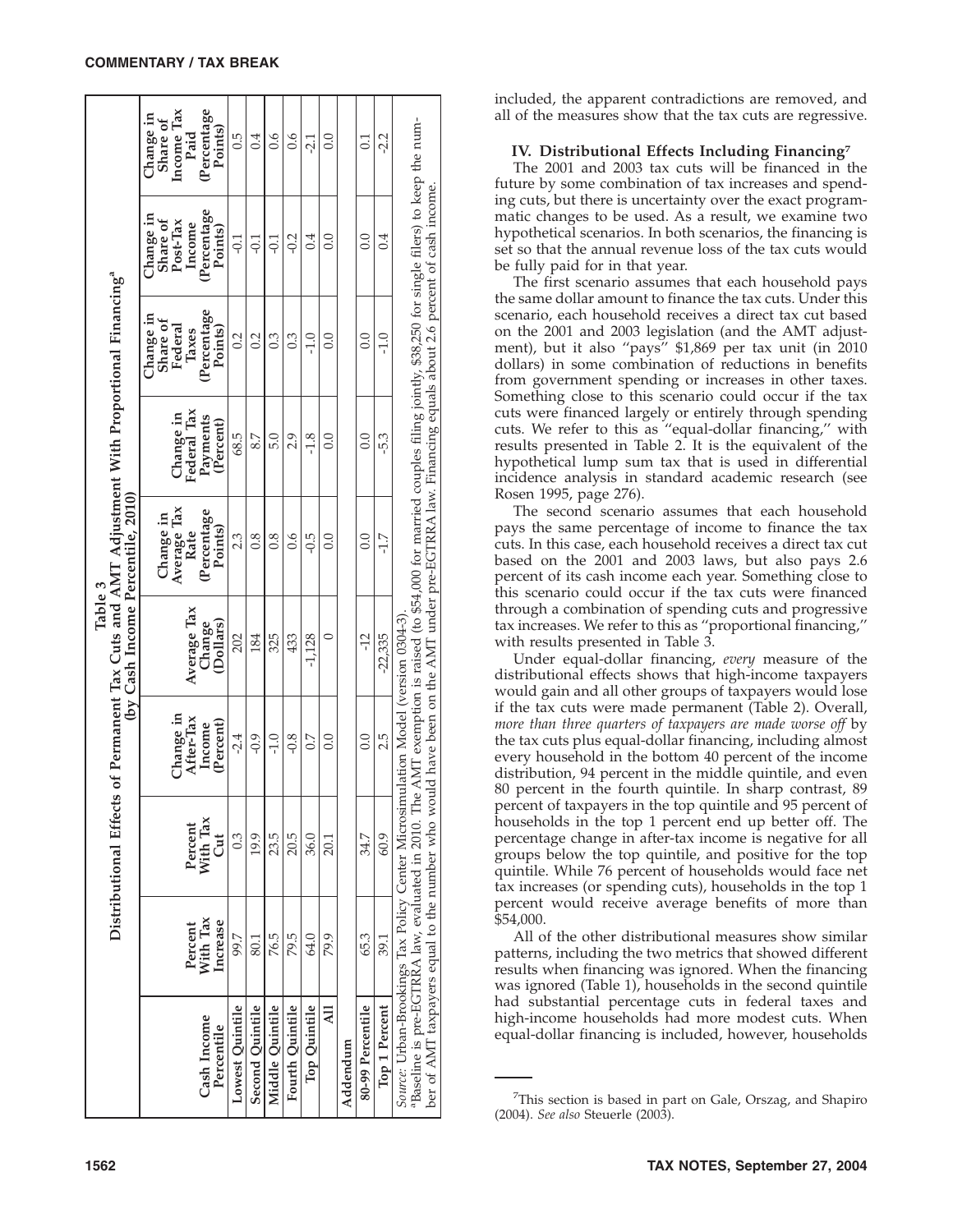| Table 4                                                                                                                                        |                     |                     |                                                                                   |                     |                               |                     |  |  |  |  |
|------------------------------------------------------------------------------------------------------------------------------------------------|---------------------|---------------------|-----------------------------------------------------------------------------------|---------------------|-------------------------------|---------------------|--|--|--|--|
| Distributional Effects of Permanent Tax Cuts and AMT Adjustment Among Families With Children <sup>a</sup><br>(by Cash Income Percentile, 2010) |                     |                     |                                                                                   |                     |                               |                     |  |  |  |  |
|                                                                                                                                                | No Financing        |                     | <b>Equal-Dollar Financing</b>                                                     |                     | <b>Proportional Financing</b> |                     |  |  |  |  |
|                                                                                                                                                | Percent With        |                     | <b>Percent With</b>                                                               |                     | Percent With                  |                     |  |  |  |  |
|                                                                                                                                                | Decrease in         | Percent<br>Change   | Decrease in                                                                       | Percent<br>Change   | Decrease in                   | Percent<br>Change   |  |  |  |  |
| Cash Income<br>Percentile                                                                                                                      | After-Tax<br>Income | After-Tax<br>Income | After-Tax<br>Income                                                               | After-Tax<br>Income | After-Tax<br>Income           | After-Tax<br>Income |  |  |  |  |
| <b>Lowest Quintile</b>                                                                                                                         | 0.0                 | 0.3                 | 99.8                                                                              | $-18.7$             | 99.0                          | $-2.0$              |  |  |  |  |
| <b>Second Quintile</b>                                                                                                                         | 0.0                 | 3.4                 | 95.7                                                                              | $-5.1$              | 37.1                          | 0.8                 |  |  |  |  |
| Middle Quintile                                                                                                                                | 0.0                 | 4.1                 | 78.2                                                                              | $-1.5$              | 31.0                          | 1.1                 |  |  |  |  |
| <b>Fourth Quintile</b>                                                                                                                         | 0.0                 | 3.4                 | 61.4                                                                              | 0.1                 | 56.3                          | 0.2                 |  |  |  |  |
| <b>Top Quintile</b>                                                                                                                            | 0.0                 | 3.8                 | 6.6                                                                               | 2.6                 | 57.4                          | 0.2                 |  |  |  |  |
| All                                                                                                                                            | 0.0                 | 3.7                 | 61.2                                                                              | 0.9                 | 55.9                          | 0.3                 |  |  |  |  |
| Addendum                                                                                                                                       |                     |                     |                                                                                   |                     |                               |                     |  |  |  |  |
| 80-99 Percentile                                                                                                                               | 0.0                 | 2.9                 | 6.8                                                                               | 1.4                 | 58.6                          | $-0.4$              |  |  |  |  |
| Top 1 Percent                                                                                                                                  | 0.0                 | 5.9                 | 2.9                                                                               | 5.6                 | 35.1                          | 2.0                 |  |  |  |  |
| <sup>a</sup> Tax units are considered to have children if they use a dependent exemption for a child living at home.                           |                     |                     | Source: Urban-Brookings Tax Policy Center Microsimulation Model (version 0304-3). |                     |                               |                     |  |  |  |  |

in the second quintile (and all of the bottom four quintiles) have net tax increases, with enormous net tax increases facing the bottom 40 percent of the distribution. In contrast, households in the top quintile have net tax cuts. Likewise, when financing was ignored, households in the top income group ended up paying a higher share of the income tax (even though they had the highest percentage increase in after-tax income and paid a smaller share of overall federal taxes). In sharp contrast, but consistent with common sense, households in the top income groups pay a sharply lower share of the income tax once equal-dollar financing is included.8

Distributional effects that incorporate proportional financing yield similar results (Table 3). In particular, all of the measures indicate that high-income households benefit at the expense of other households, who lose in aggregate. About 80 percent of households would be worse off under the tax cuts plus proportional financing than they would be without the tax cuts, including a majority in every quintile. The percentage of tax units with a tax cut rises with income. The top quintile is the only group to receive a net tax cut, but even in the top quintile, almost two-thirds of all households in the 80th to 99th percentile face net tax increases. Both of the measures that gave anomalous results when financing was ignored — the percentage change in federal taxes and the share of income tax paid — now show that households in the bottom 80 percent of the income distribution are worse off on average, while those in the top quintile are better off.

Distributional analyses can also examine the status of particular groups defined by characteristics other than current income. For example, the 2001 and 2003 tax cuts

are often described as ''pro-family'' because they expanded the child credit and reduced marriage penalties. Gale and Kotlikoff (2004) show that, controlling for income level, taxpayers with children received larger direct tax cuts than those without children. Table 4 shows, however, that under equal-dollar financing, 61 percent of families with children would be worse off if the tax cuts were made permanent, including 96 percent of those families in the lowest 40 percent of the overall income distribution and between 60 percent and 80 percent of the families in the third and fourth quintiles. Only in the top quintile are a majority of families with children better off. Under proportional financing, 56 percent of families with children would be worse off if the tax cuts were made permanent (see Gale and Kotlikoff 2004 for additional discussion).

A second group that has attracted significant attention in recent tax cut debates is small businesses, with the tax cuts being described as pro-entrepreneur. In its analyses of this issue, the administration has defined any return with Schedule C, E, or F income as a small business. We adopt the same definition here, although we recognize its flaws (Burman, Gale, and Orszag 2003). The distributional effects for taxpayers with business income are shown in Table  $5.9$  In the aggregate, taxpayers with business income would receive net tax cuts, even after financing, but most individual taxpayers with business income would see their burdens rise. Under proportional financing, 72 percent of tax filers with business income would be worse off, including more than 60 percent in the top quintile, and even 37 percent in the top 1 percent of the income distribution. Under lump sum financing, those figures are lower, but even so, a majority (58 percent) of all tax filers with business income would be

<sup>&</sup>lt;sup>8</sup>This assumes that the financing is included as part of the income tax. If the financing is achieved through a change in some other tax or in spending, then examining only how income tax changes is essentially looking at the effects ignoring the financing and has all of the problems and inconsistencies noted above.

<sup>&</sup>lt;sup>9</sup>A subsequent article in this series examines the effects on economic growth and discusses the effects of the tax cuts on incentives for entrepreneurial entry and investment.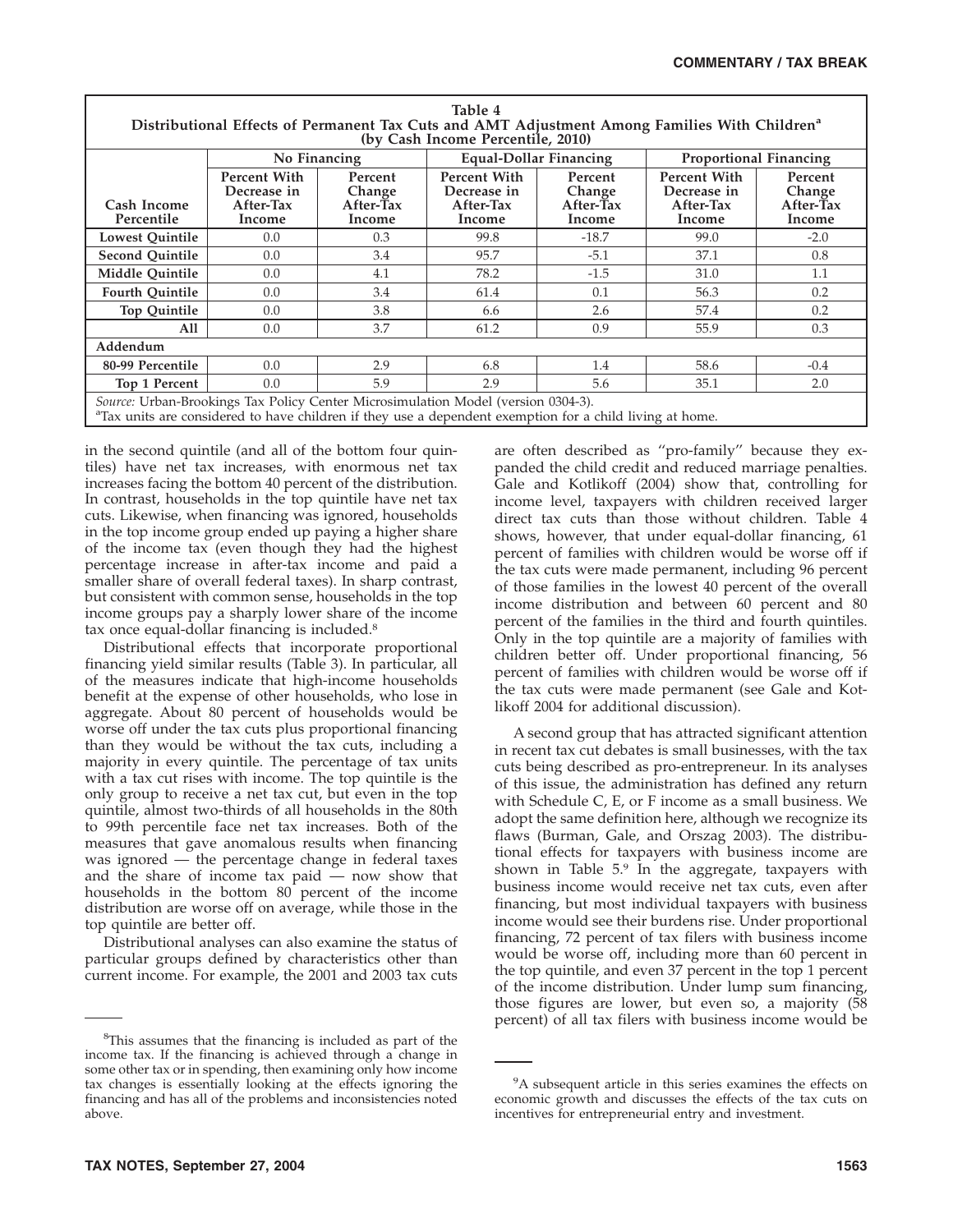| таріе э<br>Distributional Effects of Permanent Tax Cuts and AMT Adjustment Among Taxpayers With Business Income <sup>a</sup><br>(by Cash Income Percentile, 2010)                        |                                                           |                                          |                                                           |                                          |                                                           |                                          |  |  |  |  |
|------------------------------------------------------------------------------------------------------------------------------------------------------------------------------------------|-----------------------------------------------------------|------------------------------------------|-----------------------------------------------------------|------------------------------------------|-----------------------------------------------------------|------------------------------------------|--|--|--|--|
|                                                                                                                                                                                          | No Financing                                              |                                          | <b>Equal-Dollar Financing</b>                             |                                          |                                                           | <b>Proportional Financing</b>            |  |  |  |  |
| Cash Income<br>Percentile                                                                                                                                                                | <b>Percent With</b><br>Decrease in<br>After-Tax<br>Income | Percent<br>Change<br>After-Tax<br>Income | <b>Percent With</b><br>Decrease in<br>After-Tax<br>Income | Percent<br>Change<br>After-Tax<br>Income | <b>Percent With</b><br>Decrease in<br>After-Tax<br>Income | Percent<br>Change<br>After-Tax<br>Income |  |  |  |  |
| <b>Lowest Quintile</b>                                                                                                                                                                   | 0.0                                                       | 0.7                                      | 99.7                                                      | $-22.5$                                  | 97.7                                                      | $-2.1$                                   |  |  |  |  |
| <b>Second Quintile</b>                                                                                                                                                                   | 0.0                                                       | 2.4                                      | 95.9                                                      | $-7.1$                                   | 77.7                                                      | $-0.6$                                   |  |  |  |  |
| Middle Ouintile                                                                                                                                                                          | 0.0                                                       | 2.7                                      | 88.9                                                      | $-2.9$                                   | 67.6                                                      | $-0.4$                                   |  |  |  |  |
| <b>Fourth Quintile</b>                                                                                                                                                                   | 0.0                                                       | 2.8                                      | 73.3                                                      | $-0.4$                                   | 72.9                                                      | $-0.4$                                   |  |  |  |  |
| <b>Top Quintile</b>                                                                                                                                                                      | 0.0                                                       | 5.0                                      | 9.5                                                       | 4.1                                      | 62.7                                                      | 1.3                                      |  |  |  |  |
| All                                                                                                                                                                                      | 0.0                                                       | 4.5                                      | 57.8                                                      | 2.6                                      | 72.1                                                      | 0.9                                      |  |  |  |  |
| Addendum                                                                                                                                                                                 |                                                           |                                          |                                                           |                                          |                                                           |                                          |  |  |  |  |
| 80-99 Percentile                                                                                                                                                                         | 0.0                                                       | 5.4                                      | 9.8                                                       | 4.0                                      | 64.0                                                      | 1.0                                      |  |  |  |  |
| Top 1 Percent                                                                                                                                                                            | 0.0                                                       | 6.7                                      | 4.2                                                       | 6.5                                      | 36.8                                                      | 2.9                                      |  |  |  |  |
| Source: Urban-Brookings Tax Policy Center Microsimulation Model (version 0304-3).<br><sup>1</sup> Tax units are assumed to own a small business if they have schedule C, E, or F income. |                                                           |                                          |                                                           |                                          |                                                           |                                          |  |  |  |  |

**Table 5**

worse off, including almost all of those filers in the bottom 40 percent of the income distribution.

# **V. Criticisms and Responses**

As noted earlier, distributional analysis is a controversial topic. This section addresses five potential criticisms of the analysis above: the exact method of financing is currently unknown; the analysis classifies households by annual rather than lifetime income; the calculations assume that contributions to Social Security are on a par with other taxes even though Social Security contributions and benefits are linked; the tables ignore the effects of the tax cuts on economic growth; and the analysis is based on flawed incidence assumptions. None of those potential criticisms seems likely to alter the key results.

First, although the exact method of financing is still unknown, the basic tenor of the results above is likely to be robust to reasonable adjustments in financing. The reason is that the 2001 and 2003 tax cuts significantly scale back or eliminate many of the most progressive features of the tax system, including the estate tax, dividend and capital gains taxes, and the highest marginal tax rates. Thus, low- and middle-income households are likely to come out as net losers under the tax cuts plus financing unless the financing affects highincome households far more than other households. Such a progressive offset is unlikely, unless the tax cuts for high-income households are directly repealed.

Second, there is little doubt that making the 2001 and 2003 tax cuts permanent would be regressive if measured on the basis of lifetime income instead of annual income. Households' current and lifetime income vary for two reasons: the life-cycle and transitory income. In all of the analyses we have done looking at particular age groups (not shown), which controls for life-cycle effects, the results are similar to those presented above. The major cuts in taxes on dividends and capital gains benefit precisely those groups with high lifetime incomes, and in particular those with large holdings of equities, which tend to be the wealthiest families in the country (Wolff 2002). Even after removing capital gains, which is a major

source of transitory income, from the income measure, nearly all capital gains go to households with very high non-capital-gains income (Lyon and Haliassos 1994). Indeed, the recipients of capital gains or dividend income that do have low current income — for example, the elderly — probably have average lifetime income levels *higher* than their current income, so that classifying households based on current income in that case makes the tax cut look *less* regressive than it would be if households were classified by lifetime income. The estate tax, whether it is borne by decedents or inheritors, imposes burdens on very-high-income groups (Joulfaian 1998, Gale and Slemrod 2001). Similar comments apply to the reductions in the highest income tax rates, the repeal of the phaseout of itemized deductions, and personal exemptions.

Third, questions about whether payroll taxes are really on a par with other taxes may be of interest for some purposes, but they would not alter the key results above once financing is included in the analysis. In particular, because payroll taxes are held constant throughout the analysis above, the fact that most households would be worse off after the tax cuts plus financing than they would be if the tax cuts had not existed is unaffected by the inclusion or exclusion of payroll taxes.

Fourth, it is possible to incorporate economic growth into the distributional analysis.10 Table 6 shows the

<sup>&</sup>lt;sup>10</sup>Ironically, this is true only because we focus on the percentage change in after-tax income. In contrast, many of those who argue that the tax cuts would raise growth (Rosen 2004, OMB 2004) advocate the use of distributional measures such as the percentage change in taxes and the change in the share of income taxes paid — that are likely to imply conclusions about individuals' welfare that are of the wrong sign when growth is included. For example, the more a group's income rises because of the tax cuts, the more its taxes will rise (or the less they fall), and the greater the share of income tax the group would pay. Yet the group is better off, not worse off. One advantage of using the percentage change in after-tax income, **(Footnote continued on next page.)**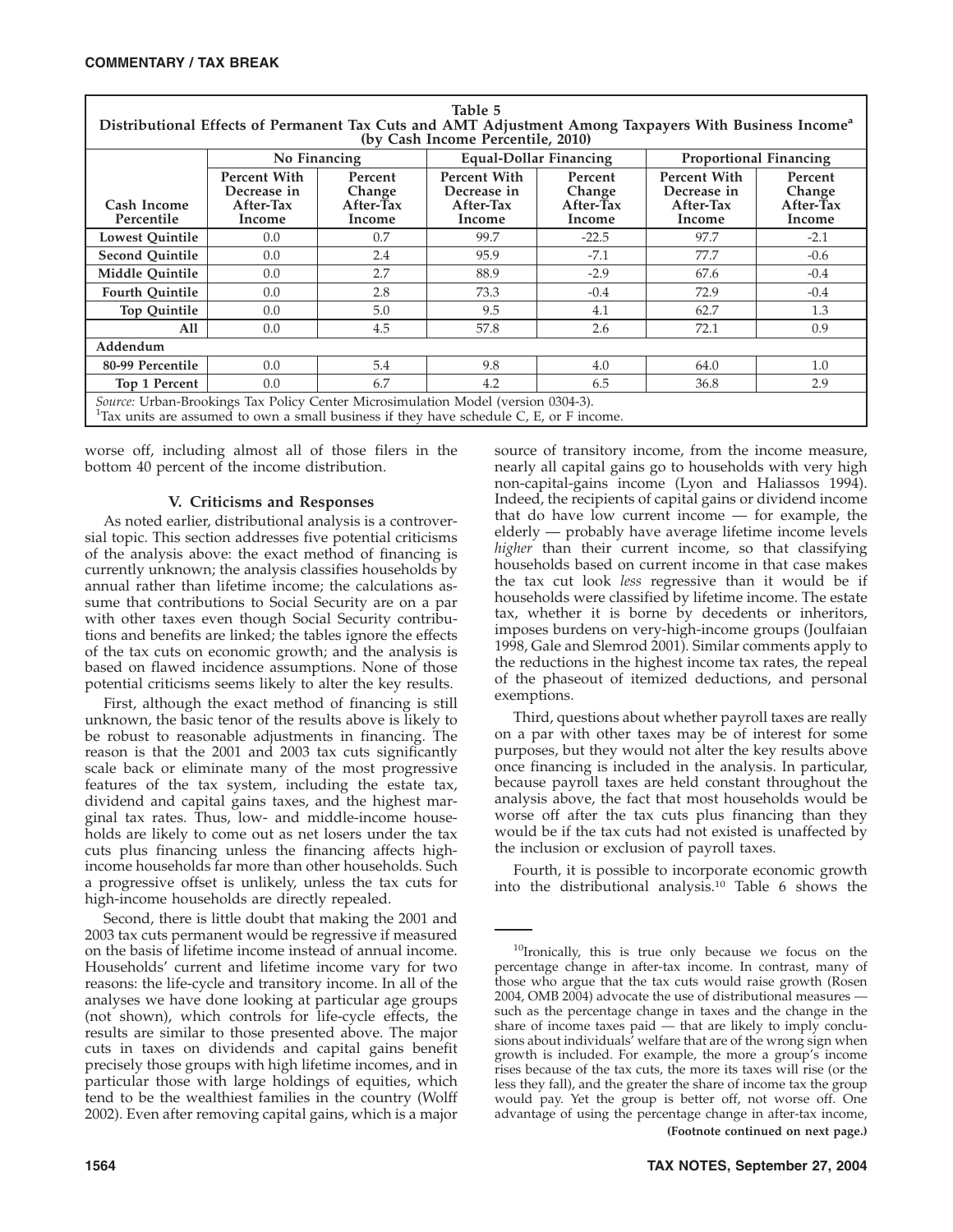| Table 6<br>Distributional Effects of Permanent Tax Cuts and AMT Adjustment With Economic Growth <sup>a</sup><br>(by Cash Income Percentile, 2010)                                                     |                                                    |                                          |                                                    |                                          |                                                    |                                          |  |  |  |  |
|-------------------------------------------------------------------------------------------------------------------------------------------------------------------------------------------------------|----------------------------------------------------|------------------------------------------|----------------------------------------------------|------------------------------------------|----------------------------------------------------|------------------------------------------|--|--|--|--|
|                                                                                                                                                                                                       | No Financing                                       |                                          | Equal-Dollar Financing                             |                                          |                                                    | <b>Proportional Financing</b>            |  |  |  |  |
| Cash Income<br>Percentile                                                                                                                                                                             | Percent With<br>Decrease in<br>After-Tax<br>Income | Percent<br>Change<br>After-Tax<br>Income | Percent With<br>Decrease in<br>After-Tax<br>Income | Percent<br>Change<br>After-Tax<br>Income | Percent With<br>Decrease in<br>After-Tax<br>Income | Percent<br>Change<br>After-Tax<br>Income |  |  |  |  |
| <b>Lowest Quintile</b>                                                                                                                                                                                | 0.0                                                | 1.3                                      | 100.0                                              | $-20.7$                                  | 92.7                                               | $-1.3$                                   |  |  |  |  |
| <b>Second Quintile</b>                                                                                                                                                                                | 0.0                                                | 3.0                                      | 98.1                                               | $-6.4$                                   | 57.6                                               | 0.1                                      |  |  |  |  |
| Middle Quintile                                                                                                                                                                                       | 0.0                                                | 3.2                                      | 89.6                                               | $-2.5$                                   | 64.7                                               | 0.1                                      |  |  |  |  |
| <b>Fourth Quintile</b>                                                                                                                                                                                | 0.0                                                | 3.6                                      | 57.3                                               | 0.2                                      | 57.8                                               | 0.3                                      |  |  |  |  |
| <b>Top Quintile</b>                                                                                                                                                                                   | 0.0                                                | 5.4                                      | 1.8                                                | 4.2                                      | 28.5                                               | 1.8                                      |  |  |  |  |
| A11                                                                                                                                                                                                   | 0.0                                                | 4.5                                      | 69.0                                               | 1.1                                      | 60.0                                               | 1.1                                      |  |  |  |  |
| Addendum                                                                                                                                                                                              |                                                    |                                          |                                                    |                                          |                                                    |                                          |  |  |  |  |
| 80-99 Percentile                                                                                                                                                                                      | 0.0                                                | 4.6                                      | 1.9                                                | 3.0                                      | 28.5                                               | $1.0\,$                                  |  |  |  |  |
| Top 1 Percent                                                                                                                                                                                         | 0.0                                                | 7.5                                      | 0.0                                                | 7.3                                      | 28.2                                               | 3.7                                      |  |  |  |  |
| Source: Urban-Brookings Tax Policy Center Microsimulation Model (version 0304-3).<br><sup>a</sup> The results assume that all components of pretax cash income rise by 1 percent due to the tax cuts. |                                                    |                                          |                                                    |                                          |                                                    |                                          |  |  |  |  |

effects if the tax cuts raised each component of each tax unit's cash income by 1 percent. This increase significantly exceeds the growth effects estimated in all recent studies. As Table 6 shows, when financing is ignored, the combination of the direct tax cut and the increase in income raises after-tax income by 4.5 percent. The growth in after-tax income is skewed toward higher-income households, but all groups obtain some direct benefit.

When financing is included, the aggregate change in after-tax income falls to 1.1 percent. More importantly for distributional purposes, *when the financing is included most households would actually be worse off, even with a 1 percent increase in pretax cash income, than they would have been without the tax cuts.* For equal-dollar financing, more than two-thirds of households are worse off, including almost everyone in the bottom 40 percent of the income distribution, almost 90 percent of those in the middle quintile, and even a majority of those in the fourth quintile. The bottom 60 percent of the income distribution would see declines in after-tax income even though the economy grew. Under proportional financing, 60 percent of households would be worse off, the bottom 20 percent would see a decline in income, and the next 40 percent would see only a very small (0.1 percent) increase in average after-tax income. Households in the top quintile would obtain nearly all of the net benefits. In summary, even a substantial economic growth effect is not sufficient to rescue most tax units from being worse off if the tax cuts were made permanent, once the financing of the tax cuts is included.

Fifth, the incidence assumptions in the TPC model are similar to those in models used by the CBO, JCT, and Treasury. In particular, capital income taxes are borne by the recipient of the income, and corporate income taxes are borne by capital owners. This is a completely plausible assumption for the short-term analysis of distribu-

tional effects typically undertaken with tax simulation models, but it may not be as appropriate in the longer term as the capital stock adjusts more completely to the change in tax policy (Council of Economic Advisers 2004).

The long-term incidence of a cut in current capital income taxes depends on how the economy adjusts to the tax cut (and hence on the economic growth effects discussed in a subsequent article in this series), and in particular on *how the tax cuts are financed*. Current capital income tax cuts that were financed by lump sum taxes would generally be expected to raise growth in almost all economic models. But current capital income tax cuts that are *deficit-financed* require increases in other taxes or cuts in spending in the future. As shown in a subsequent article in this series on the growth effects of the tax cuts, if capital income tax cuts today result in higher capital income taxes or higher wage taxes in the future, then the long-term size of the economy and the capital stock will fall, and workers in the future will be worse off because of the capital income tax cuts now. This is not accounted for in the distributional tables above, and it suggests that the long-term regressivity of the tax cuts could be *understated* in the results above. If, instead, current capital income tax cuts are financed by reductions in government consumption, the long-term effect on growth would be moderately positive, and the results in table 6 — which incorporate a growth effect that is large relative to estimates in the literature and which nevertheless show that most people would still end up worse off would serve to provide an upper bound on the benefits.

# **References**

- Burman, Leonard E., William G. Gale, and Peter R. Orszag. 2003. ''Thinking Through the Tax Options.'' *Tax Notes*, May 19, pp. 1081-1099.
- Congressional Budget Office. 2004. ''Effective Federal Tax Rates Under Current Law, 2001-2014.'' August.
- Council of Economic Advisers. 2004. *Economic Report of the President*. Washington: Government Printing Office.

our preferred distributional measure, is the ability to incorporate changes in income levels in a sensible manner.